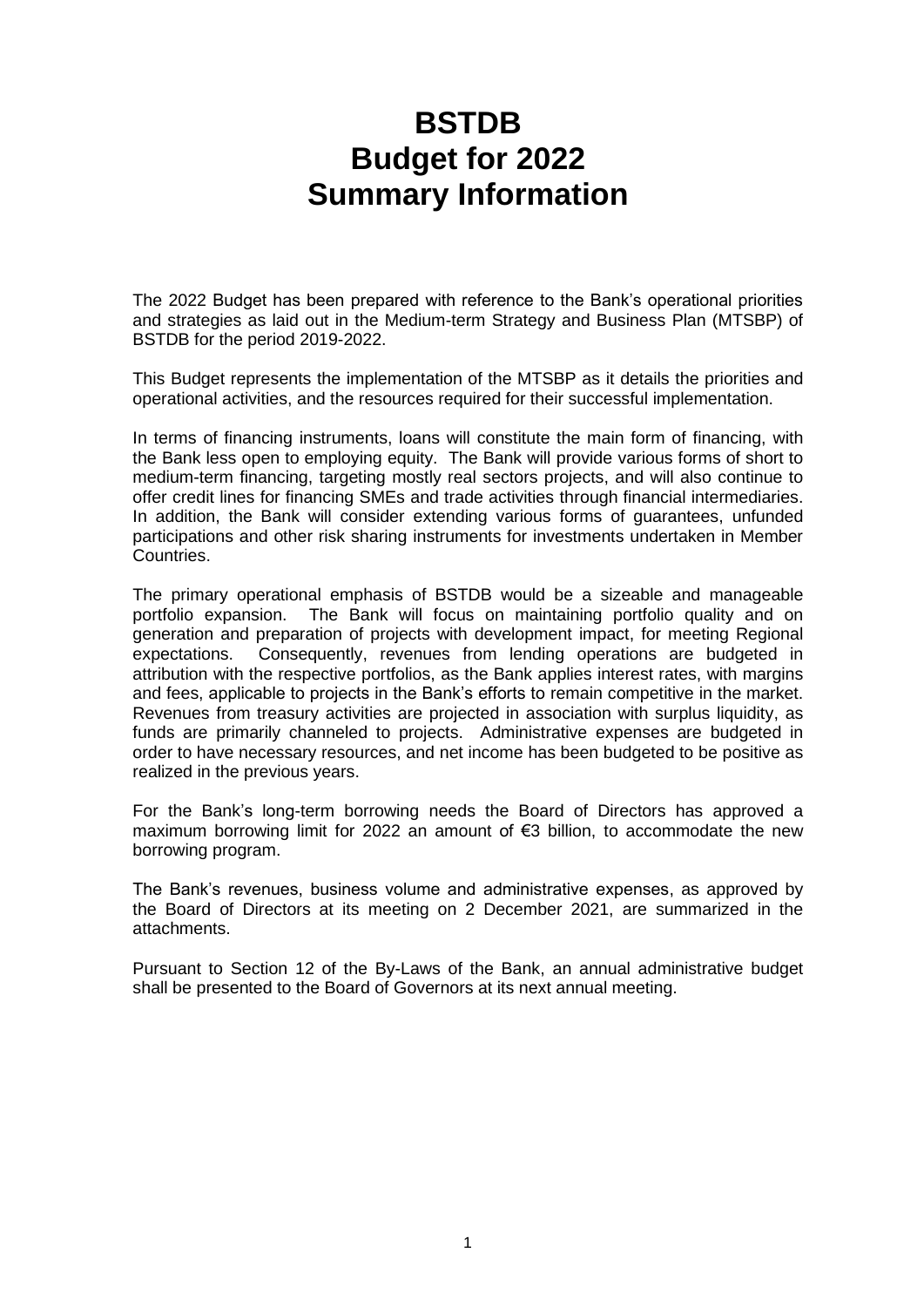| <b>Budget Summary</b>                        | In EUR       |
|----------------------------------------------|--------------|
| From Ioans                                   | 85,615,000   |
| From treasury                                | 5,770,000    |
| From front-end and commitment fees           | 3,981,000    |
| Total interest and similar income            | 95,366,000   |
|                                              |              |
| Total interest and similar expense           | (48,243,000) |
| Net interest income                          | 47,123,000   |
|                                              |              |
| Other income                                 | 1,535,000    |
| <b>Operating income</b>                      | 48,658,000   |
|                                              |              |
| Administrative expenses (see attachment III) | (26,908,000) |
| Income before provisions                     | 21,750,000   |
|                                              |              |
| Provisions for impairment                    | (3,970,000)  |
| Net Income for the Year                      | 17,780,000   |

## **Summary of Revenues, Expenses and Net Income**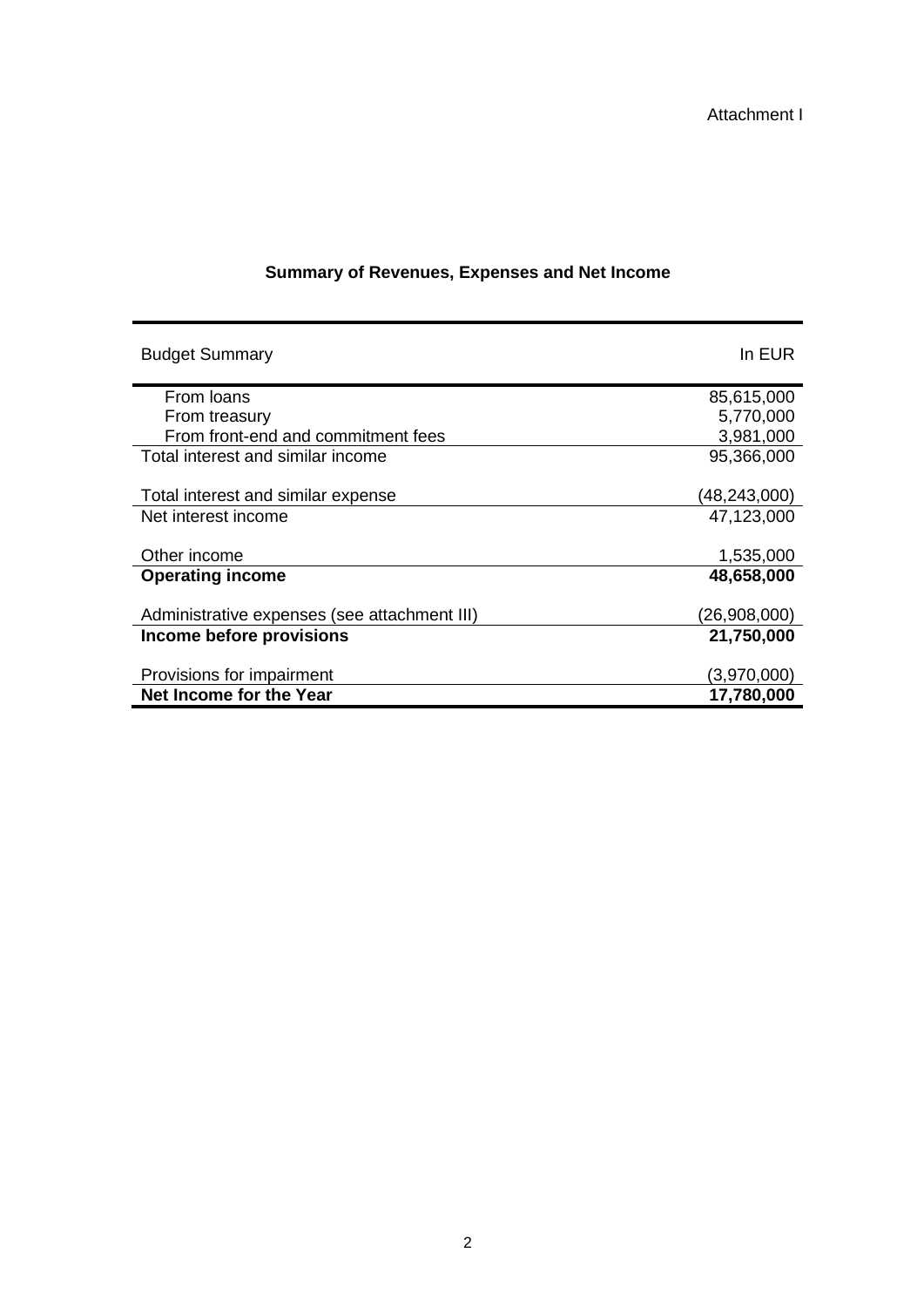| <b>Budget Summary</b>                        | In EUR             |
|----------------------------------------------|--------------------|
| Cash and bank balances                       | 69,290,000         |
| Investment securities                        | 699,615,000        |
| Total deposits and securities                | 768,905,000        |
|                                              |                    |
| Loans                                        | 2,499,258,000      |
| Equity investments                           | 20,802,000         |
| Less: deferred income                        | (18,992,000)       |
| Less: provisions for impairment              | (49, 759, 000)     |
| Net loans and equity investments             | 2,451,309,000      |
|                                              |                    |
| Net property, technology and equipment       | 1,941,000          |
| Other assets                                 | 55,974,000         |
| <b>Total Assets</b>                          | 3,278,129,000      |
|                                              |                    |
| <b>Borrowings</b>                            | 2,318,571,000      |
| <b>Other liabilities</b>                     | 61,647,000         |
| <b>Total liabilities</b>                     | 2,380,218,000      |
|                                              |                    |
| Authorized share capital                     | 3,450,000,000      |
| Less: unallocated share capital              | (1, 161, 500, 000) |
| Subscribed share capital                     | 2,288,500,000      |
| Less: callable share capital                 | (1,601,950,000)    |
| Less: payable share capital                  | 0                  |
| Advance against future call                  | 0                  |
| Paid-in share capital                        | 686,550,000        |
| Reserves and surplus                         | 211,361,000        |
| <b>Total Liabilities and Members' Equity</b> | 3,278,129,000      |
|                                              |                    |

## **Summary of Business Volume and Total Assets**

| Commitments (undrawn) | 310,959,000 |
|-----------------------|-------------|
|                       |             |